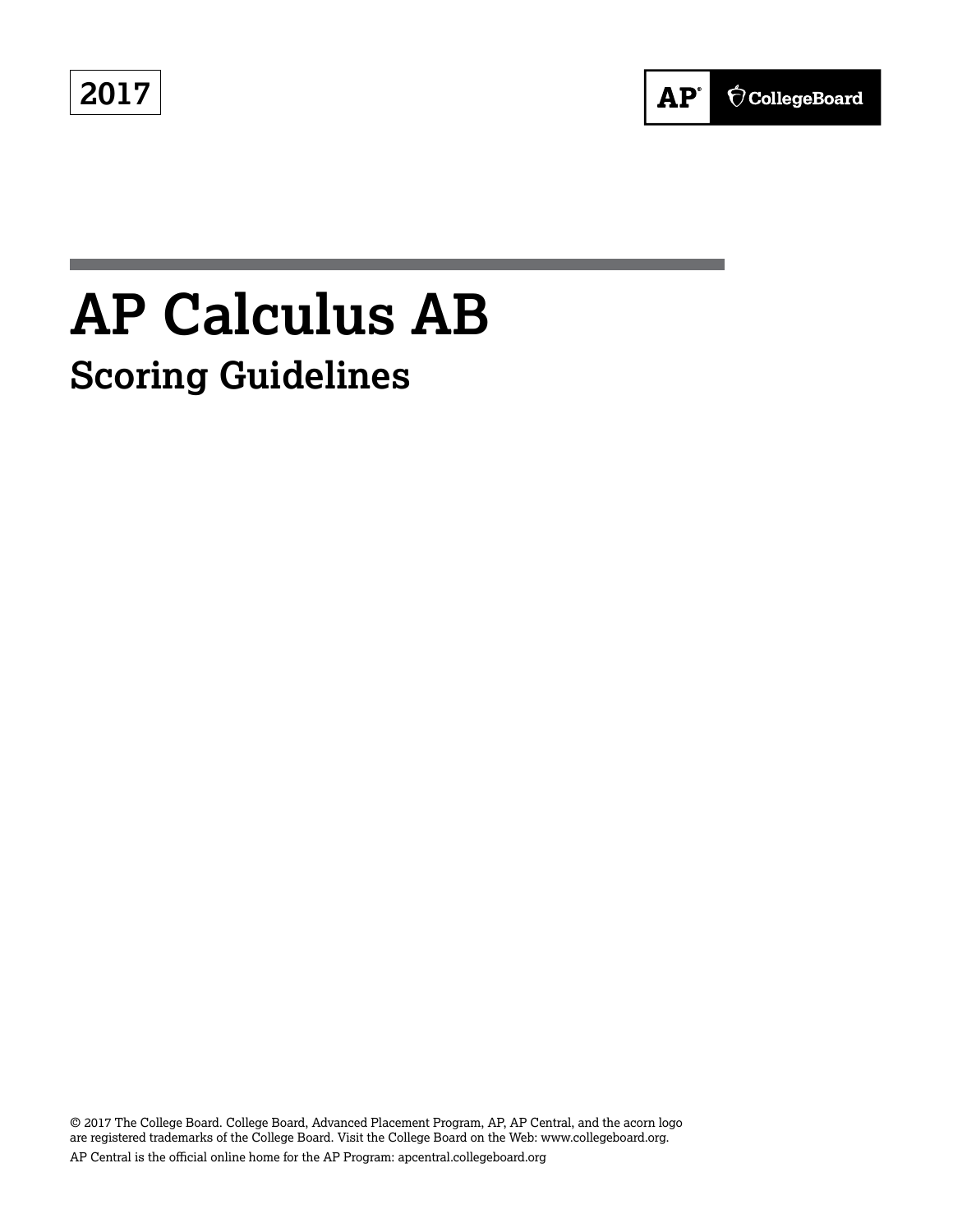# **AP® CALCULUS AB/CALCULUS BC 2017 SCORING GUIDELINES**

|                                                                                                                                                                                                                                     | 1 : units in parts (a), (c), and (d)                                                    |
|-------------------------------------------------------------------------------------------------------------------------------------------------------------------------------------------------------------------------------------|-----------------------------------------------------------------------------------------|
| (a) Volume = $\int_0^{10} A(h) dh$<br>$\approx (2-0) \cdot A(0) + (5-2) \cdot A(2) + (10-5) \cdot A(5)$<br>$= 2.50.3 + 3.14.4 + 5.6.5$<br>$= 176.3$ cubic feet                                                                      | 2 : $\begin{cases} 1 : \text{left Riemann sum} \\ 1 : \text{approximation} \end{cases}$ |
| (b) The approximation in part (a) is an overestimate because a left Riemann<br>sum is used and $A$ is decreasing.                                                                                                                   | 1 : overestimate with reason                                                            |
| (c) $\int_0^{10} f(h) dh = 101.325338$<br>The volume is 101.325 cubic feet.                                                                                                                                                         | 2 : $\begin{cases} 1 : \text{integral} \\ 1 : \text{answer} \end{cases}$                |
| (d) Using the model, $V(h) = \int_0^h f(x) dx$ .<br>$\left. \frac{dV}{dt} \right _{h=5} = \left[ \frac{dV}{dh} \cdot \frac{dh}{dt} \right]_{h=5}$<br>$=\left[f(h)\cdot\frac{dh}{dt}\right]_{h=5}$<br>$= f(5) \cdot 0.26 = 1.694419$ | $3: \begin{cases} 2: \frac{dV}{dt} \\ 1: \text{answer} \end{cases}$                     |
| When $h = 5$ , the volume of water is changing at a rate of<br>1.694 cubic feet per minute.                                                                                                                                         |                                                                                         |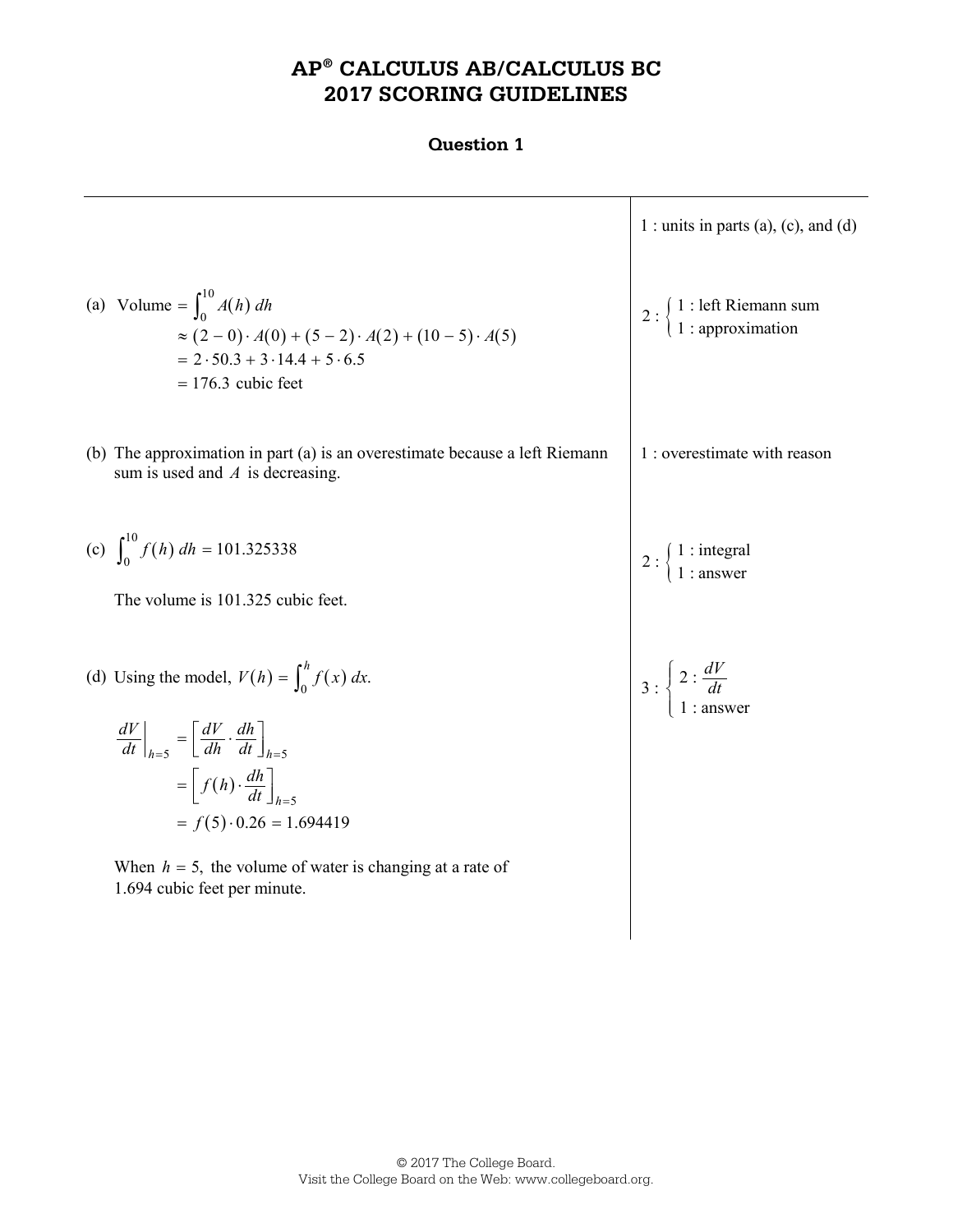# **AP® CALCULUS AB 2017 SCORING GUIDELINES**

| (a) $\int_0^2 f(t) dt = 20.051175$<br>20.051 pounds of bananas are removed from the display table during<br>the first 2 hours the store is open.                                                                   | 1 : integral<br>  1 : answer                                                                                  |
|--------------------------------------------------------------------------------------------------------------------------------------------------------------------------------------------------------------------|---------------------------------------------------------------------------------------------------------------|
| (b) $f'(7) = -8.120$ (or $-8.119$ )<br>After the store has been open 7 hours, the rate at which bananas are<br>being removed from the display table is decreasing by 8.120 (or 8.119)<br>pounds per hour per hour. | 2 : $\begin{cases} 1 : \text{value} \\ 1 : \text{meaning} \end{cases}$                                        |
| (c) $g(5) - f(5) = -2.263103 < 0$<br>Because $g(5) - f(5) < 0$ , the number of pounds of bananas on the<br>display table is decreasing at time $t = 5$ .                                                           | 2 : $\begin{cases} 1 : \text{considers } f(5) \text{ and } g(5) \\ 1 : \text{answer with reason} \end{cases}$ |
| (d) $50 + \int_{3}^{8} g(t) dt - \int_{0}^{8} f(t) dt = 23.347396$<br>23.347 pounds of bananas are on the display table at time $t = 8$ .                                                                          | $2:$ integrals<br>1 : answer                                                                                  |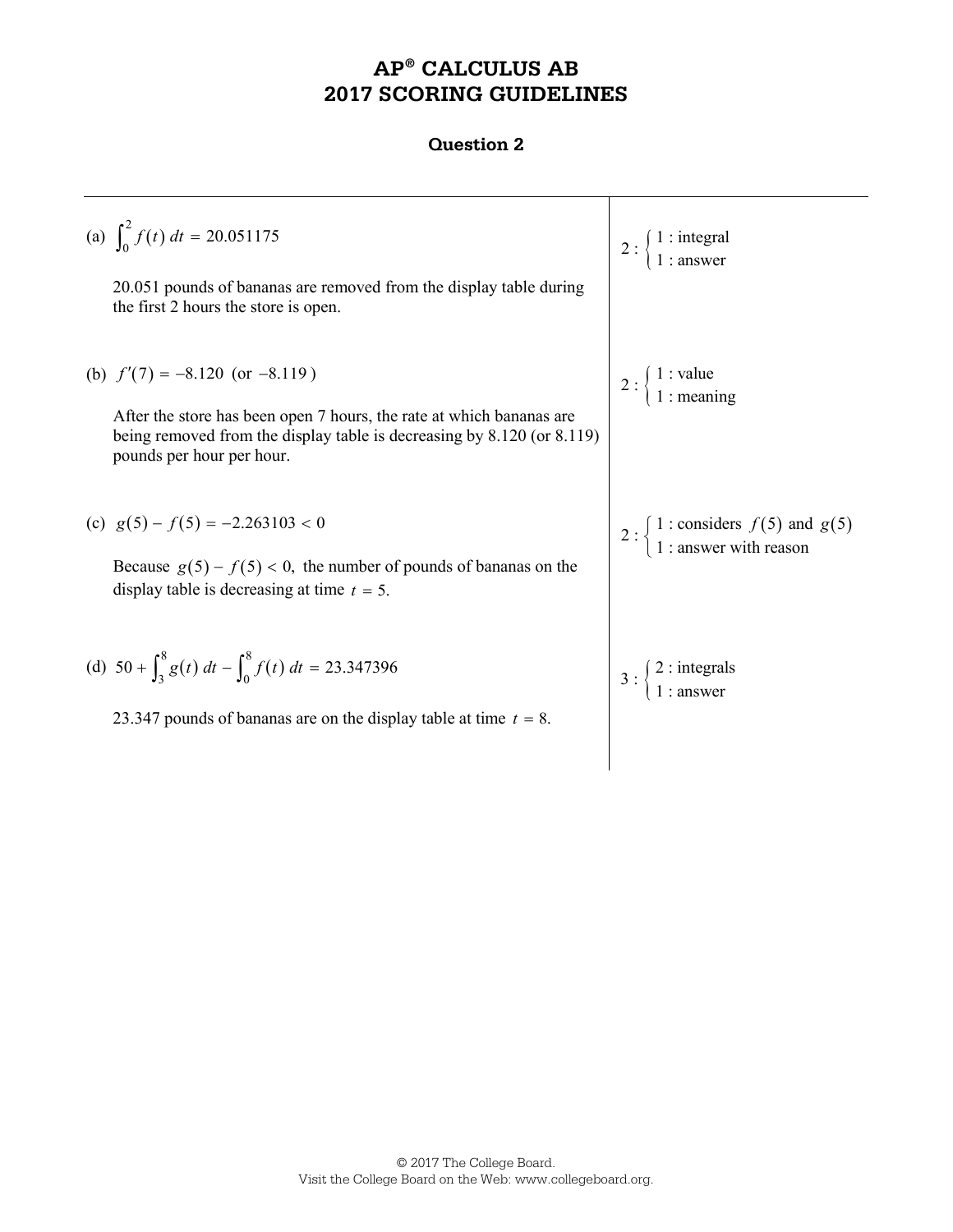## **AP® CALCULUS AB/CALCULUS BC 2017 SCORING GUIDELINES**

#### **Question 3**

(a)  $f(-6) = f(-2) + \int_{-2}^{-6} f'(x) dx = 7 - \int_{-6}^{-2} f'(x) dx = 7 - 4 = 3$  $f(5) = f(-2) + \int_{-2}^{5} f'(x) dx = 7 - 2\pi + 3 = 10 - 2\pi$   $\begin{cases} 3: \begin{cases} 1: f(-6) \\ 1: f(5) \end{cases} \end{cases}$  $(5)$  1 : uses initial condition  $3: \{ 1: f(-6) \}$  $1 : f(5)$ *f f*  $\begin{cases} 1:$ uses<br> $\frac{1}{1} : f(-) \end{cases}$  $\overline{\mathcal{L}}$ (b)  $f'(x) > 0$  on the intervals  $[-6, -2)$  and  $(2, 5)$ . Therefore,  $f$  is increasing on the intervals  $[-6, -2]$  and  $[2, 5]$ . 2 : answer with justification (c) The absolute minimum will occur at a critical point where  $f'(x) = 0$ or at an endpoint.  $f'(x) = 0 \Rightarrow x = -2, x = 2$ *x*  $f(x)$ −6 3 −2 7 2  $7 - 2\pi$ 5  $10 - 2\pi$ The absolute minimum value is  $f(2) = 7 - 2\pi$ . 2 :  $\begin{cases} 1 : \text{considers } x = 2 \\ 1 : \text{answer with justification} \end{cases}$ 2 ti  $x =$ (d)  $f''(-5) = \frac{2-0}{-6-(-2)} = -\frac{1}{2}$  $(x) - f'(3)$  $\lim_{x \to 3^{-}} \frac{f'(x) - f'(3)}{x - 3} = 2$  $\lim_{x \to 3^{-}} \frac{f'(x) - f'(3)}{x - 3} = 2$  and  $\lim_{x \to 3^{+}} \frac{f'(x) - f'(3)}{x - 3}$  $\lim \frac{f'(x) - f'(3)}{x^2} = -1$  $\lim_{x \to 3^+} x - 3$  $f'(x) - f$  $\rightarrow 3^+$  x −  $\frac{f'(x)-f'(3)}{x-3}=$ *f*  $\prime$  (3) does not exist because  $f'(x) - f'(3)$  ( )  $f'(x) - f'(3)$  $3^{-}$   $x \rightarrow 3$   $x \rightarrow 3$  $\lim \frac{f'(x) - f'(3)}{x^2} \neq \lim \frac{f'(x) - f'(3)}{x^2}$ .  $x \to 3$   $x - 3$   $x \to 3^+$   $x - 3$  $f'(x) - f'(3)$  *f*  $f'(x) - f'(x)$  $\frac{1}{x+3}$   $x-3$   $\frac{1}{x+3}$   $x$  $\frac{-f'(3)}{-3} \neq \lim_{x \to 3^+} \frac{f'(x) - f''}{x - 3}$  $'(x) - f'$  $(-5)$  $(3)$  $1 : f''(-5)$  $2:\{1: f''(3) \text{ does not exist},\}$ with explanation *f*  $\int\limits_{1}^{1} \frac{f''(-)}{f''(3)}$  $\big\{ 1:f''$  $\overline{\mathcal{L}}$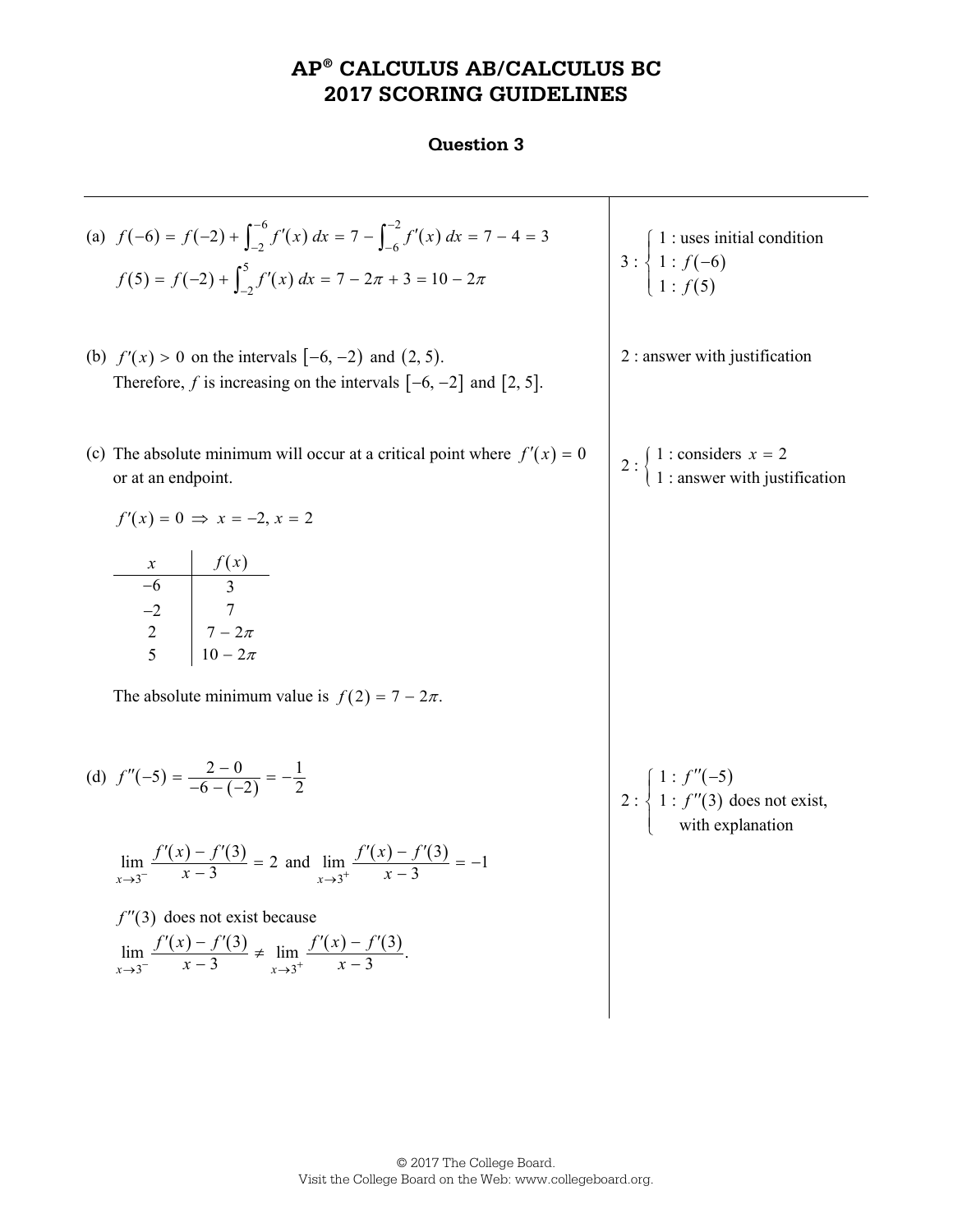# **AP® CALCULUS AB/CALCULUS BC 2017 SCORING GUIDELINES**

| (a) $H'(0) = -\frac{1}{4}(91 - 27) = -16$<br>$H(0) = 91$<br>An equation for the tangent line is $y = 91 - 16t$ .                                                                                                                                            | 3 : $\begin{cases} 1 : \text{slope} \\ 1 : \text{tangent line} \\ 1 : \text{approximation} \end{cases}$                                                                                                                                                                                                             |
|-------------------------------------------------------------------------------------------------------------------------------------------------------------------------------------------------------------------------------------------------------------|---------------------------------------------------------------------------------------------------------------------------------------------------------------------------------------------------------------------------------------------------------------------------------------------------------------------|
| The internal temperature of the potato at time $t = 3$ minutes is<br>approximately $91 - 16 \cdot 3 = 43$ degrees Celsius.                                                                                                                                  |                                                                                                                                                                                                                                                                                                                     |
| (b) $\frac{d^2H}{dt^2} = -\frac{1}{4}\frac{dH}{dt} = \left(-\frac{1}{4}\right)\left(-\frac{1}{4}\right)(H - 27) = \frac{1}{16}(H - 27)$                                                                                                                     | 1 : underestimate with reason                                                                                                                                                                                                                                                                                       |
| $H > 27$ for $t > 0$ $\Rightarrow \frac{d^2H}{dt^2} = \frac{1}{16}(H - 27) > 0$ for $t > 0$<br>Therefore, the graph of H is concave up for $t > 0$ . Thus, the<br>answer in part (a) is an underestimate.                                                   |                                                                                                                                                                                                                                                                                                                     |
| (c) $\frac{dG}{(G-27)^{2/3}} = -dt$<br>$\int \frac{dG}{(G-27)^{2/3}} = \int (-1) dt$<br>$3(G-27)^{1/3} = -t + C$<br>$3(91-27)^{1/3} = 0 + C \Rightarrow C = 12$<br>$3(G-27)^{1/3} = 12-t$<br>$G(t) = 27 + \left(\frac{12-t}{3}\right)^3$ for $0 \le t < 10$ | 1 : separation of variables<br>5 : $\begin{cases}\n1: \text{antiderivatives} \\ 1: \text{constant of integration and} \\ \text{uses initial condition} \\ 1: \text{equation involving } G \text{ and } t \\ 1: G(t) \text{ and } G(3)\n\end{cases}$<br>Note: max $2/5$ [1-1-0-0-0] if no constant<br>of integration |
| The internal temperature of the potato at time $t = 3$ minutes is<br>$27 + \left(\frac{12-3}{3}\right)^3 = 54$ degrees Celsius.                                                                                                                             | Note: $0/5$ if no separation of variables                                                                                                                                                                                                                                                                           |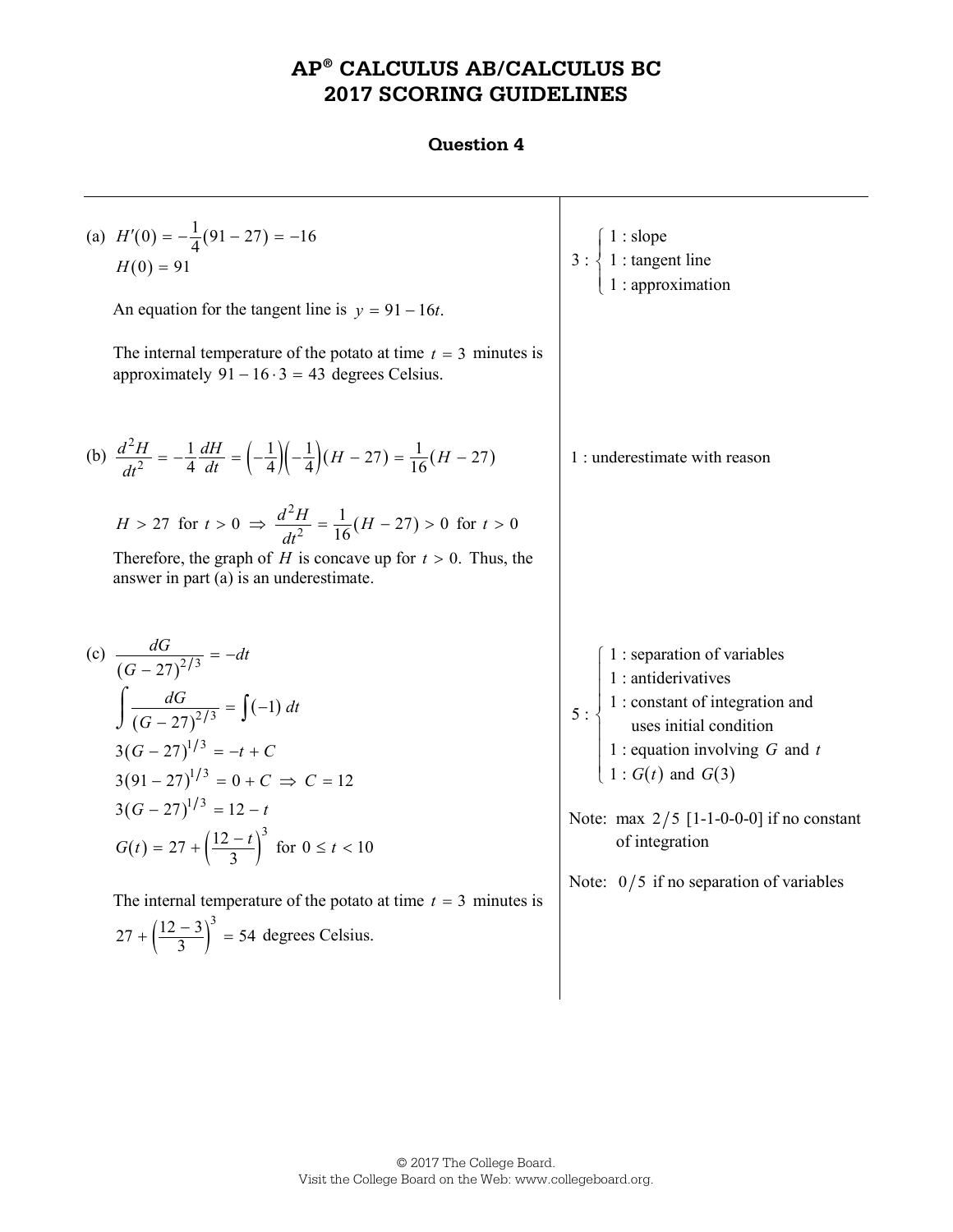# **AP® CALCULUS AB 2017 SCORING GUIDELINES**

#### **Question 5**

(a) 
$$
x'_P(t) = \frac{2t-2}{t^2-2t+10} = \frac{2(t-1)}{t^2-2t+10}
$$
  
\n $t^2-2t+10 > 0$  for all *t*.  
\n $x'_P(t) = 0 \Rightarrow t = 1$   
\n $x'_P(t) < 0$  for  $0 \le t < 1$ .  
\nTherefore, the particle is moving to the left for  $0 \le t < 1$ .  
\n(b)  $v_Q(t) = (t-5)(t-3)$   
\n $v_Q(t) = 0 \Rightarrow t = 3, t = 5$   
\n $-0$   
\n $0$   
\n $1$   
\n $0$   
\n $1$   
\n $0$   
\n $0$   
\n $0$   
\n $3$   
\n $1$   
\n $0$   
\n $0$   
\n $0$   
\n $3$   
\n $5$   
\n $0$   
\n $0$   
\n $0$   
\n $0$   
\n $0$   
\n $0$   
\n $0$   
\n $0$   
\n $0$   
\n $0$   
\n $0$   
\n $0$   
\n $0$   
\n $0$   
\n $0$   
\n $0$   
\n $0$   
\n $0$   
\n $0$   
\n $0$   
\n $0$   
\n $0$   
\n $0$   
\n $0$   
\n $0$   
\n $0$   
\n $0$   
\n $0$   
\n $0$   
\n $0$   
\n $0$   
\n $0$   
\n $0$   
\n $0$   
\n $0$   
\n $0$   
\n $0$   
\n $0$   
\n $0$   
\n $0$   
\n $0$ 

© 2017 The College Board. Visit the College Board on the Web: www.collegeboard.org.

 $t = 0$